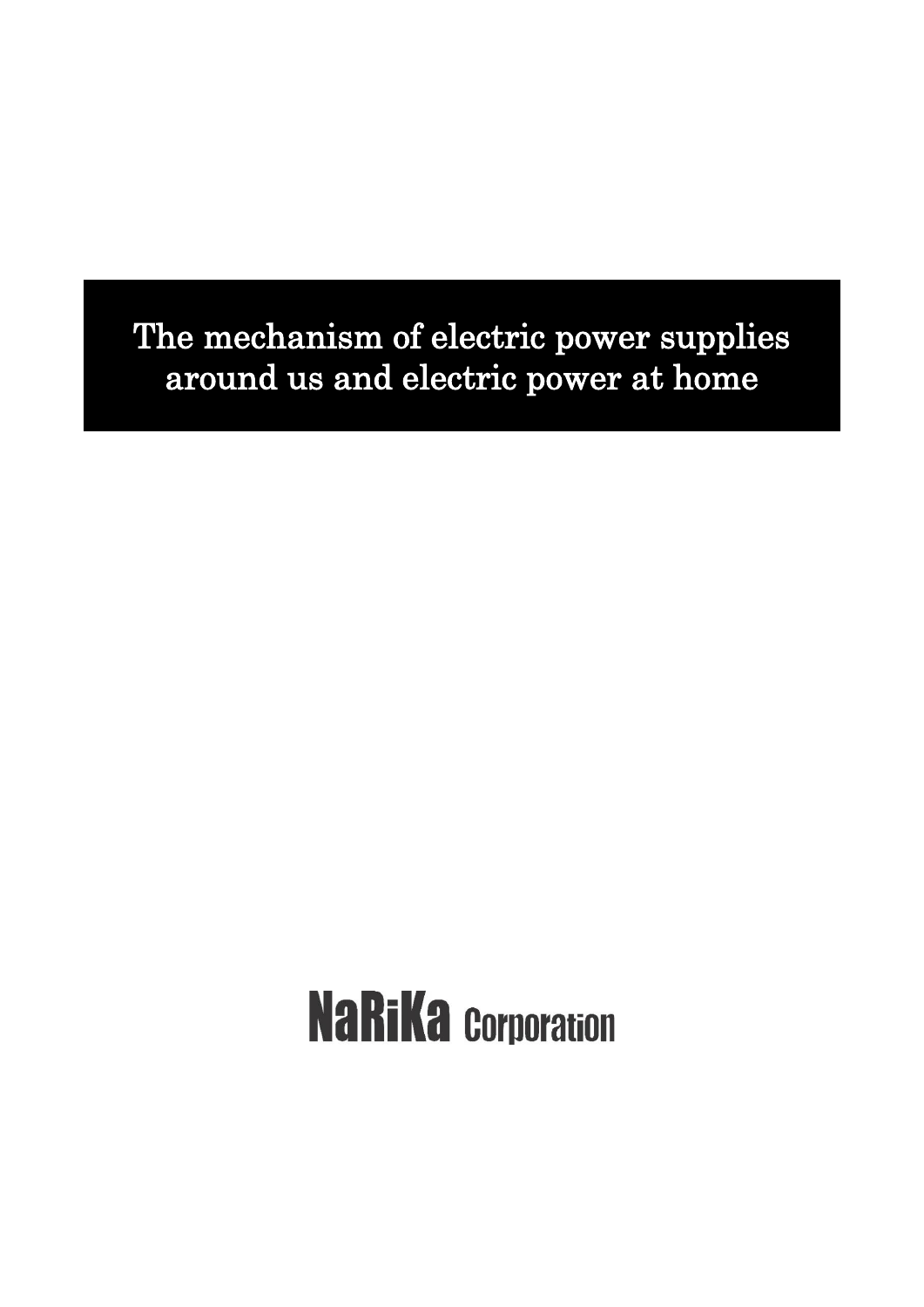

## 1. Learning Outcome

We are living our lives by using various electrical appliances like light, refrigerator, TV, radio, microwave, cell phone, transceiver, flashlight and others. All of us know these electrical appliances require electrical power to be used. Without electrical power and batteries, we would definitely have tremendous inconvenience in our daily life.

In this unit, we are going to guide the students to learn about electrical power supply and generation that are inevitable for our life by going beyond mere textbooks learning. By doing so, students will learn that they are surrounded by power generators, as well as, learn some energy has to be consumed to produce electricity through their own experiment to generate electricity.

#### 2. Learning Flow



#### 3. What's GENECON V3

GENECON V3 **(**B10-2634-W0) is the hand-held generator, an abbreviated product name for

"Hand Generator". By turning the handle, it generates DC of about 3V and shows how users are producing electricity.

Since it generates up to roughly 3V electricity, it is designed to avoid the breakage of miniature bulbs, LED bulbs and "Electrical music box" normally used in science classes in schools. It also alternates those experiment using dry cell batteries such as lighting miniature (LED) bulbs and thermal experiment with electrically heated wire.

GENECON V3 **(**B10-2634-W0)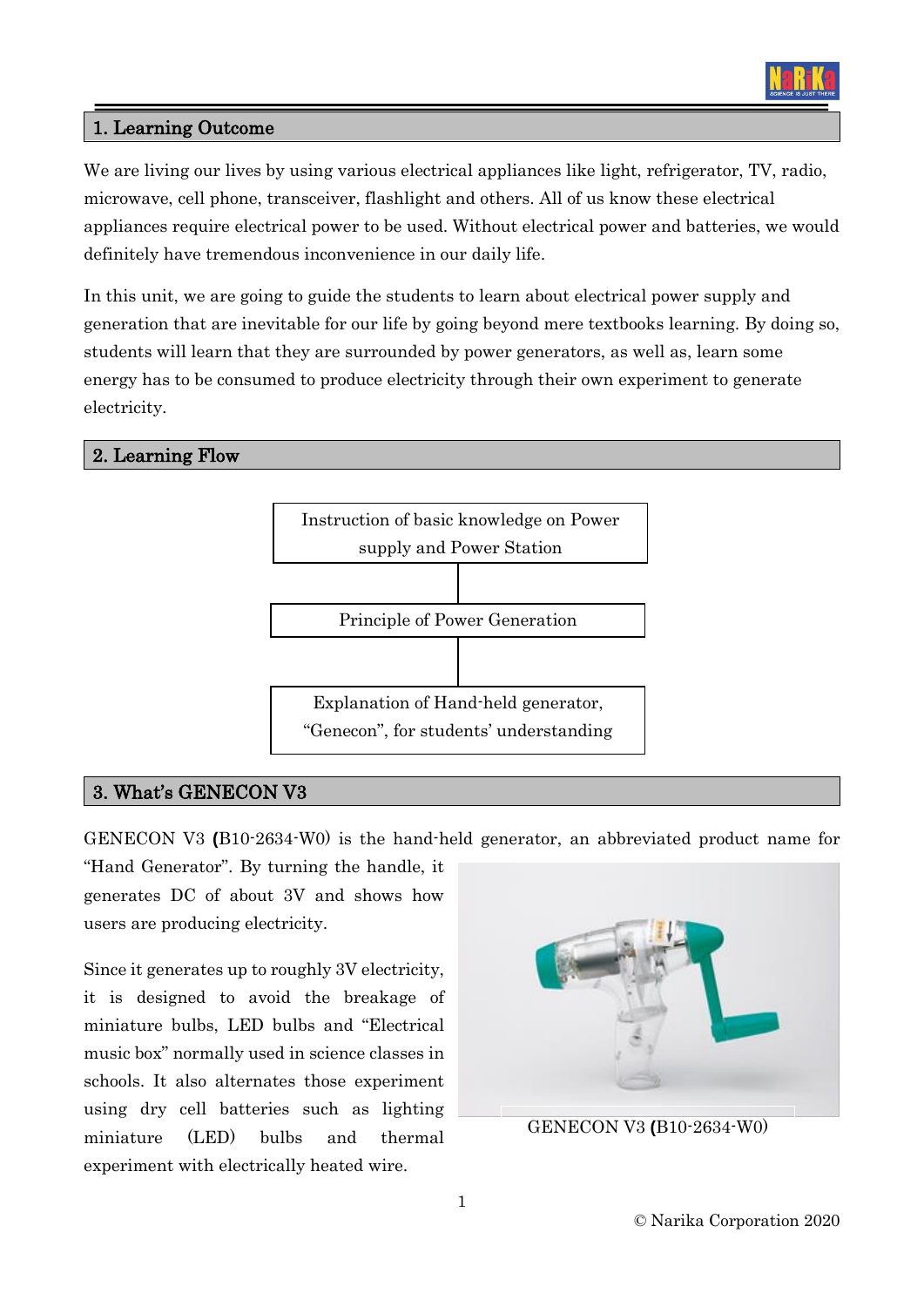

GENECON V3 is quite simply and transparently designed to generate electrical power by rotating the built-in motor. The transparent body enables students to recognize the mechanical structure of built-in motor, gears, shafts and handle. It also enables teachers to easily explain to the students that the "motor" and "generator" are alternative and identical to each other.

Connecting adapter of built-in socket for a miniature bulb specially designed for GENECON V3. This adapter is mostly compatible with any type of miniature bulbs. In order to avoid misconnection of lead (cable) in combination with Genecon V3, Narika developed this plug-in type adapter that is easily attached / detached.



Miniature-bulb-adapter (B10-2634-W2)

#### 4. Background Topic

#### 1. Electric power supply and power plant (station)

We are living our lives by using various electrical appliances like TV, radio, refrigerator, light and others at our homes. As you know these appliances are driven by electric power. Here, let's think about from where electricity used in TV, radio, refrigerator, light and other electric appliances is supplied.

We can use electrical consents in our home and just by plugging the electrical appliance to the electrical consent, every time the electrical appliance will switch on and we can use that appliance conveniently to our needs.

1) Places where electricity is produced

Electricity is being produced at place called power plant. There are many types of power plants: thermal power plant, hydroelectric power plant, wind power plant, solar power plant, nuclear power plant and others. The process of generation of electricity is different depending on the type of the power plant. Depending on the process name of the power plant vary.





Thermal power plant Hydroelectric power plant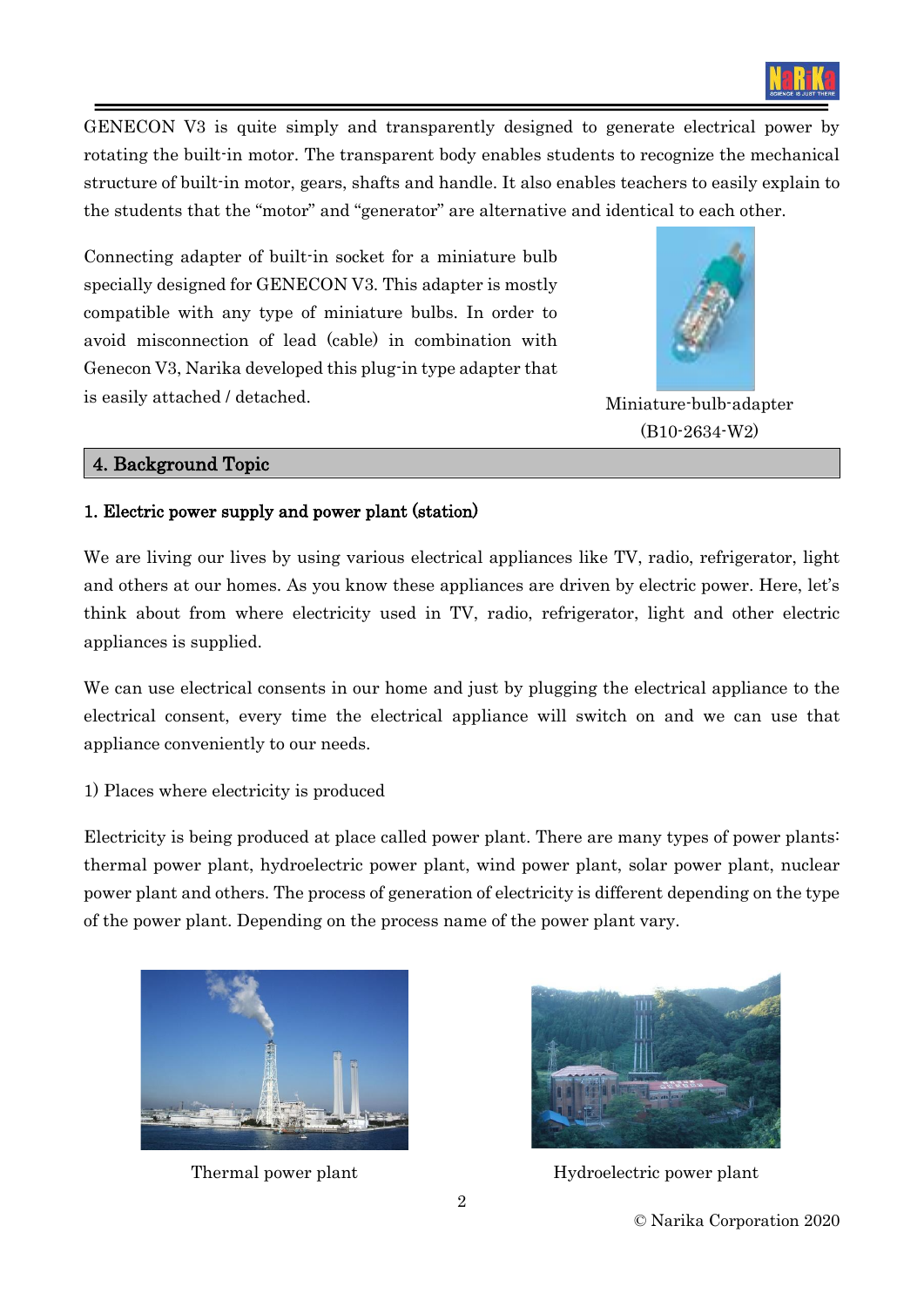





Nuclear power plant Solar power plant

# [Referenced Material -1] Electric Power Transmission System

Electricity generated at a power plant is transferred through electrical power transmission lines with the high voltage of  $275,000V \sim 66,000V$ . Also, in order to transfer the electric power to large-scale factories and transportation facilities that demand huge amount of power, the voltage is preliminary reduced to 110,000V ~ 66,000V at primary substation.

Then, the voltage is reduced again at distributing substation to  $33,000V \sim$ 6,000V to deliver the power to each of small-size factories, commercial buildings and condominium buildings.



Wind power plant Geothermal power plant





And, finally, the voltage is supplied to each home after being reduced to  $240V \sim 100V$  at the regional transformer. This is the general power transmission system from power station to each home.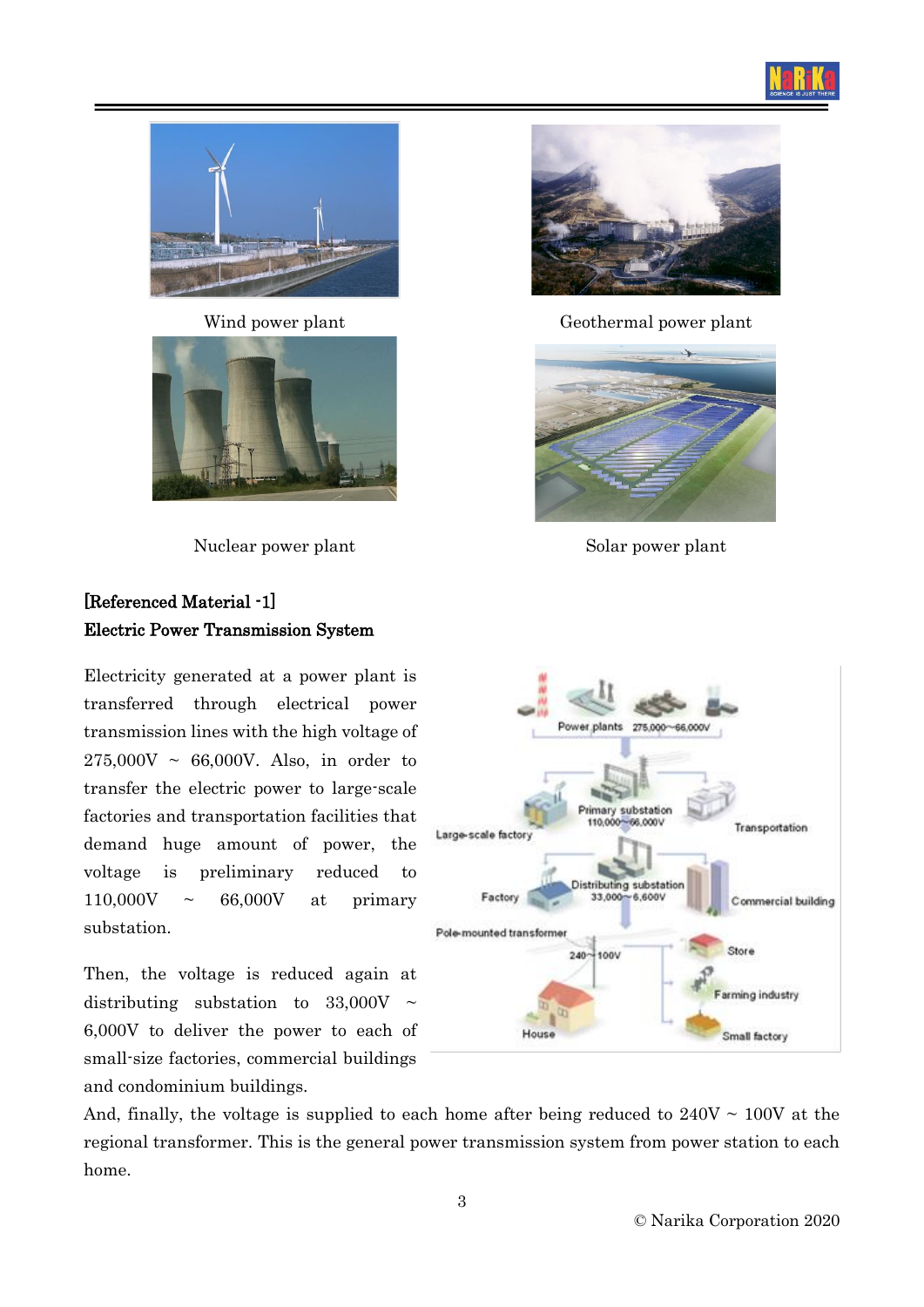

# [Referenced Material -2] Mechanism of Thermal Power Generation

At a thermal power plant, boil huge amount of water by burning petroleum, coal or natural gas in the boiler, which produces high pressure steam to turn the turbine connected with the generator producing electric power.

Steam used at the turbine is condensed to water at a steam condenser. The water is



returned to the boiler again to produce steam. This method is the mainstream of Thermal Power Generation, which also generate huge amount of carbon dioxide that is the substance responsible for global warming.

# [Referenced Material -3] Mechanism of Hydroelectric Power Generation

The mechanism of Hydroelectric Power Generation is to generate power by rotating waterwheel connected with the generator using the potential energy of water falling down from a high altitude.

Construct a dam or a storage reservoir in the upper course of a river or in a mountain, then, construct a power station at the lower location. Connect the dam or storage reservoir with a headrace channel for the waterfall.



This is regarded as a environment friendly power generation due to the small amount of carbon dioxide to be generated without using fossil fuel. However, the downside is the high cost for the construction.

# [Reference Material - 4] Mechanism of Wind Power Generation

Mechanism of Wind Power Generation is to rotate propeller, of which rotating speed is accelerated by the set-up gear, to rotate the shaft of power generator. There are many wind power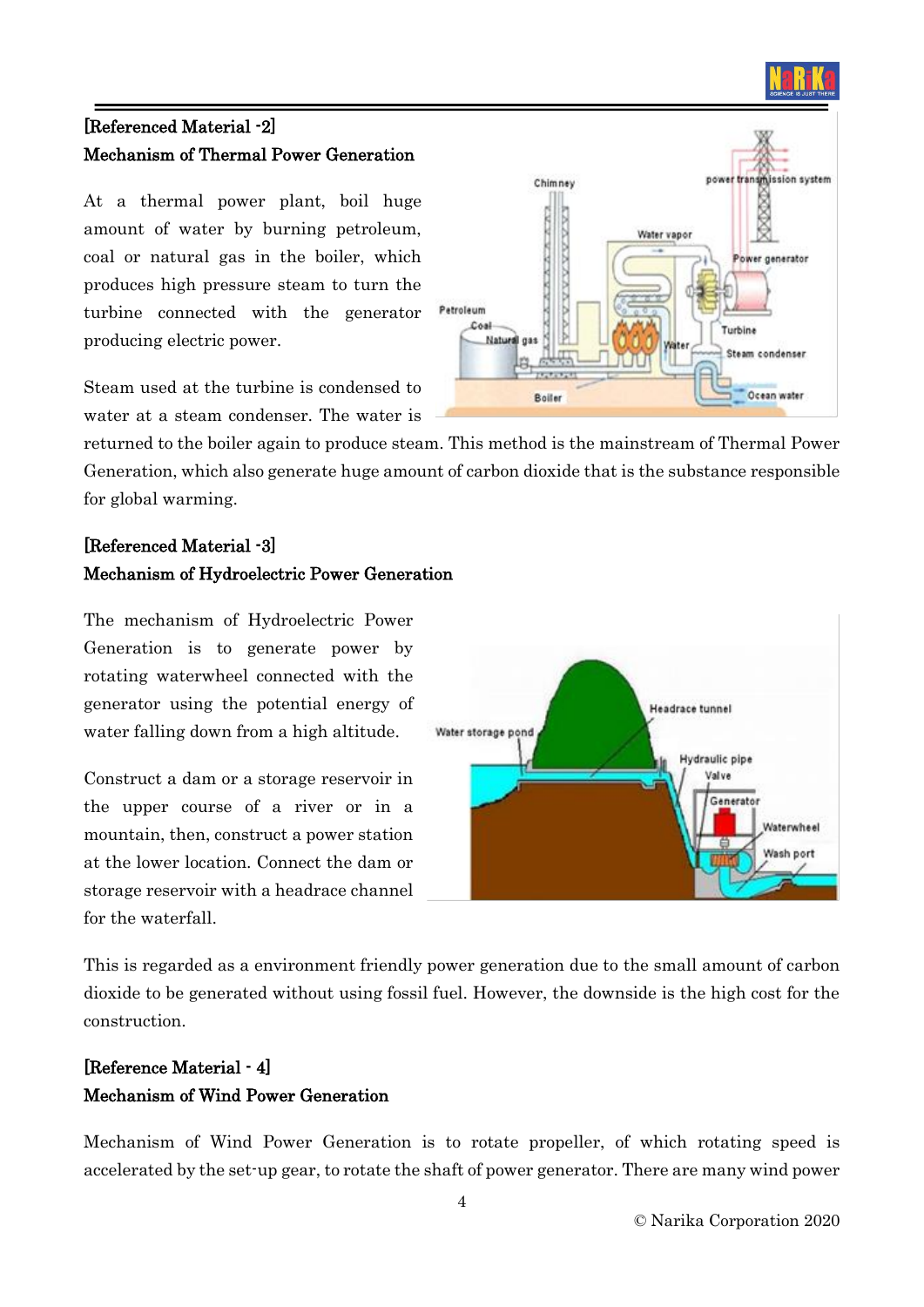

stations located in the windy coastline or on the ocean. Also, there are many who expect very much in terms of environment friendliness and lower cost because its power source is natural windy energy.

However, the downside is that the power generation is unstable because wind is not always certain, as well as, the limitation of the good location with enough wind power.

# [Reference Material -5] Mechanism of Geothermal Power Generation

Geothermal utilization power generation that are usually seen at volcanic areas. It is environment friendly due to the utilization of natural energy like Wind Power Generation.

However, the downside is the limitation of the good location, limitation of the power generated, and the cost for investigating earth crust and

**Blade** Step-up gear Generator Variable pitch



underground. Also, another downside is that caustic harmful material is contained in the hot water in the ground.

## [Reference Material -6] Mechanism of Nuclear Power Generation

Nuclear power generation is to produce power by rotating turbine producing clear and high-pressure steam at a boiler based on the reaction heat of uranium nuclear fission. The energy gained from uranium nuclear fission is so huge that only small amount of that generates energy enough for power generation.

However, the fission reaction also emits

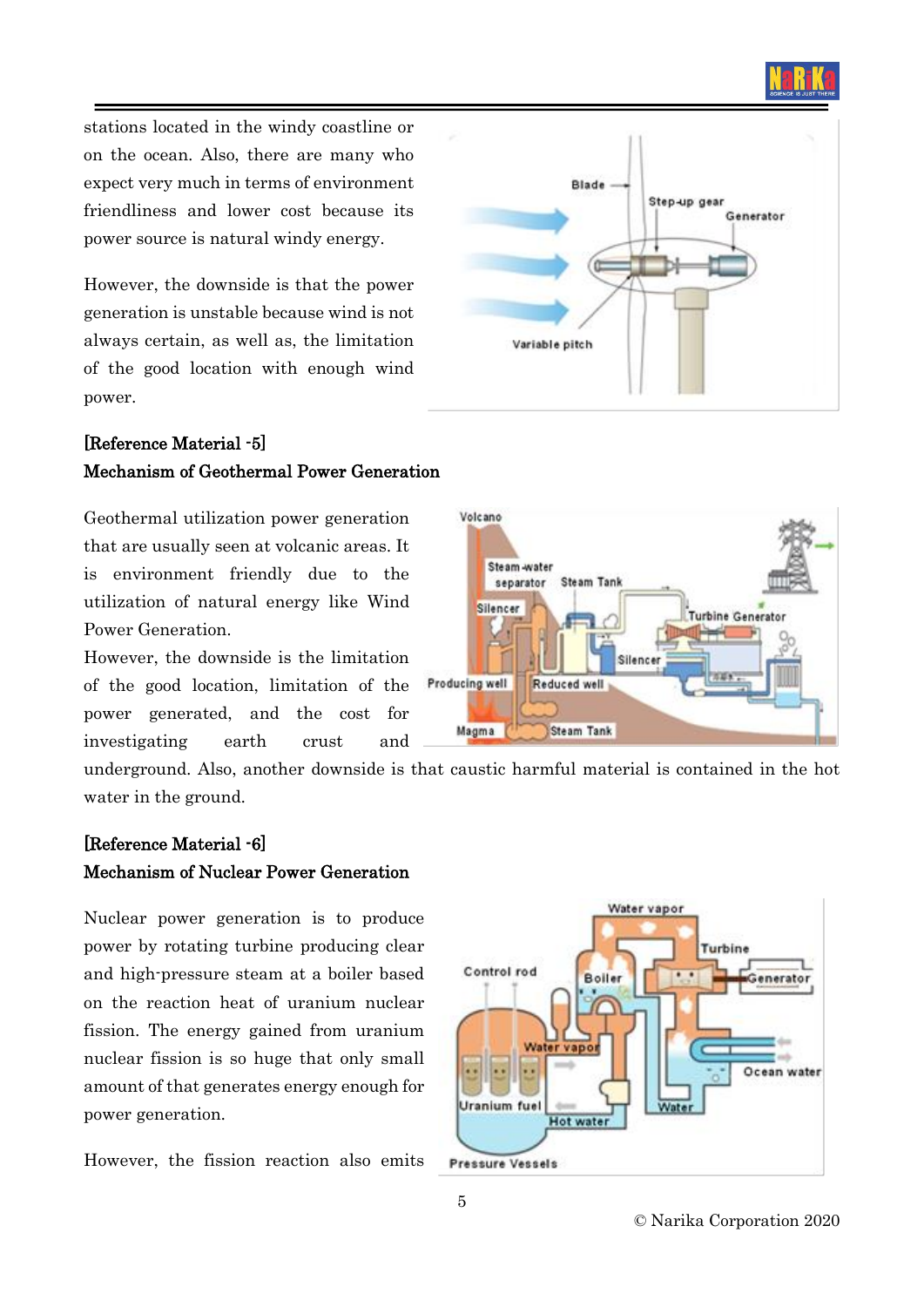

radiation that is pollutive for the nature and human. Hence, the problem of waste disposal (uranium) is getting bigger. Also, it's costly to secure the safety of the nuclear power plant.

# [Reference Material -7] Mechanism of Solar Power Generation

Principle of solar power generation is based on the semiconductor's property of generating electricity when receiving sunlight. Like water or wind power generation, it is environmentally friendly due to the natural power source.

However, the downside is that it only produces power during the daytime, along with the cost, limited lifetime, and inefficiency of power generation, for which improvement and development is underway.



2) Battery types (types of battery)

Portable electrical equipment like radio, flashlight and others are using as a source of energy things called dry cells (batteries). Also, cellular phones and other electrical equipment are using batteries or dry cells which can be recharged. Furthermore, batteries in cars (automotive batteries) are rechargeable as well. And in dry cells or rechargeable batteries the process of making electricity is different that in electric plants. Electricity is made by chemical reaction. Dry cell (batteries) are called primary cells, rechargeable batteries are called secondary cells.



Zinc-carbon batteries (From the left) C type, AA type and AAA type batteries



Alkaline batteries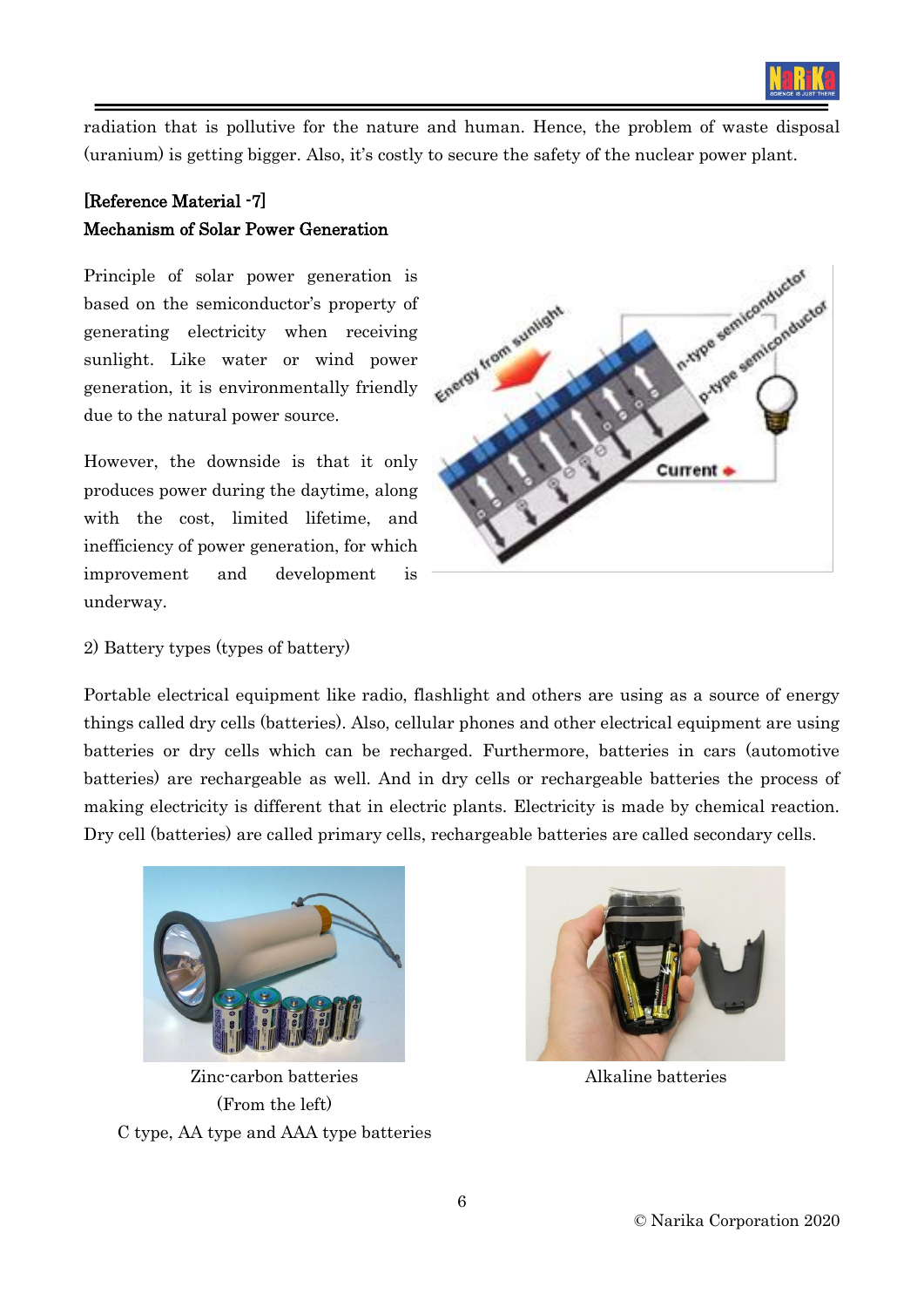

Types of batteries can be divided into 2 types: zinc-carbon batteries and alkaline batteries. Zinccarbon batteries are most suitable for use in flashlights, radios and others, while alkaline batteries are most suitable for use in equipment like shavers and others where electric motor is used.

Rechargeable batteries are batteries that can be charged of energy and then the stored energy can be used (discharged) all over again. In cellular phones and other equipment, small and safe lithium-ion type or nickel-metal hydride (NiMH) and other types of rechargeable batteries are used. In cars lead-acid batteries using chemical reactions of liquid and metals are used. When charging these types of rechargeable batteries using of appropriate charger is necessary. If you will use charger not designated for charging these types of rechargeable batteries, explosion can occur and injury can happen, therefore extreme carefulness is necessary when charging these types of batteries.







Nickel-cadmium rechargeable battery Nickel-metal hydride rechargeable battery



Lithium-ion battery Lead-acid (car) battery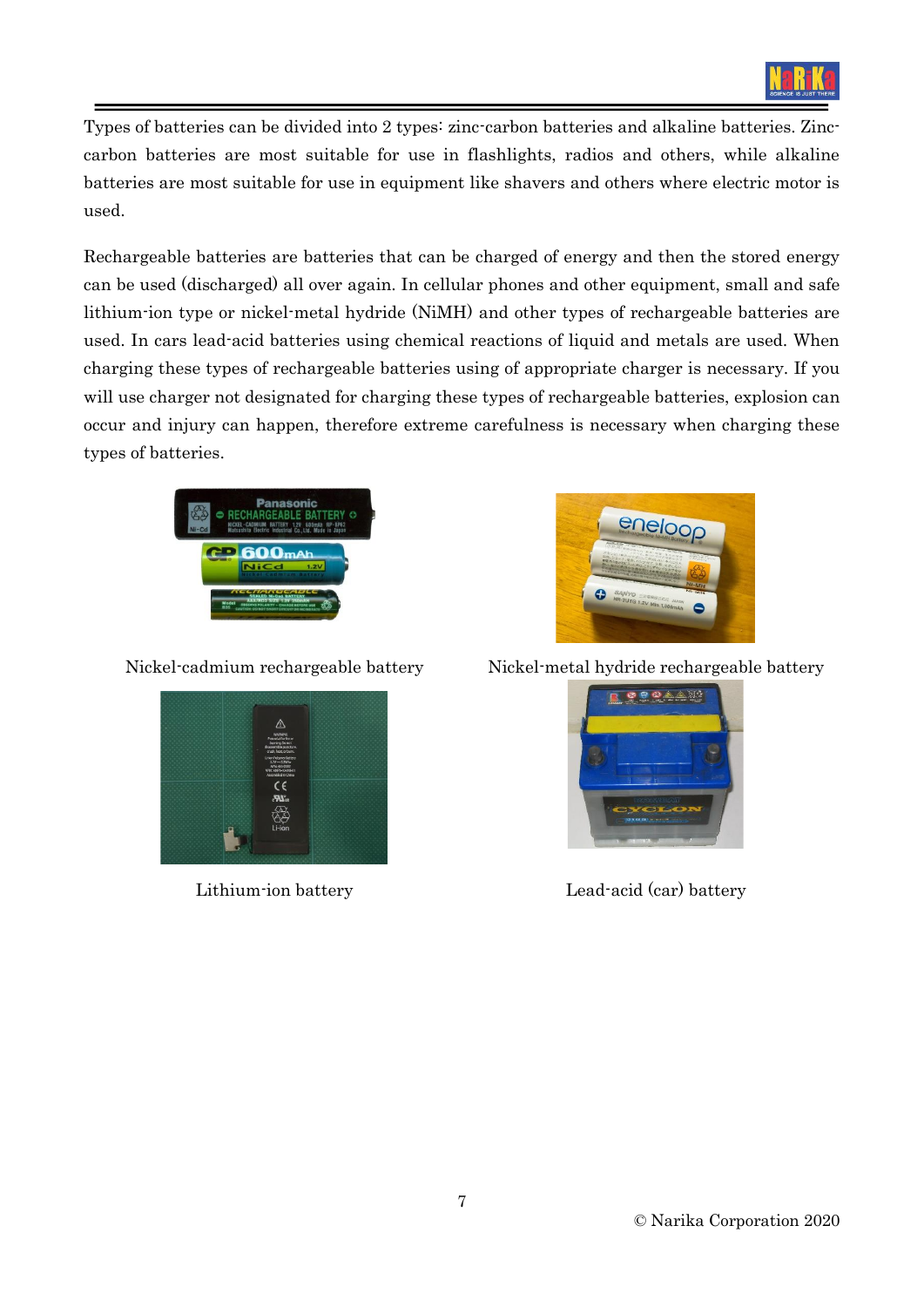

## 2. Electrical generators around us (dynamo and motor)

1) Typical electrical generator

We can usually see around us small generators used for home purposes. For example: small generators can be used for lighting up outdoors and other things in our homes, or dynamo attached to bicycle wheel used for lighting up the road and others.





Generator using gasoline as a fuel





Bicycle with typical dynamo attached (small generator)

2) Mechanism of electric power generation

Mechanism behind generation of energy is utilization of interaction between magnet and coil. By using bar magnet which you put close to the coil and away and by repeating the process electricity will be generated in the coil. This phenomenon is called: electromagnetic induction. On figure below is magnet inserted between 2 coils, if we start rotating the magnet, it will get closer and further away from the coils. As a result of this action, light will be lit by the electricity generated in the coils. This action is called Fleming's right-hand rule.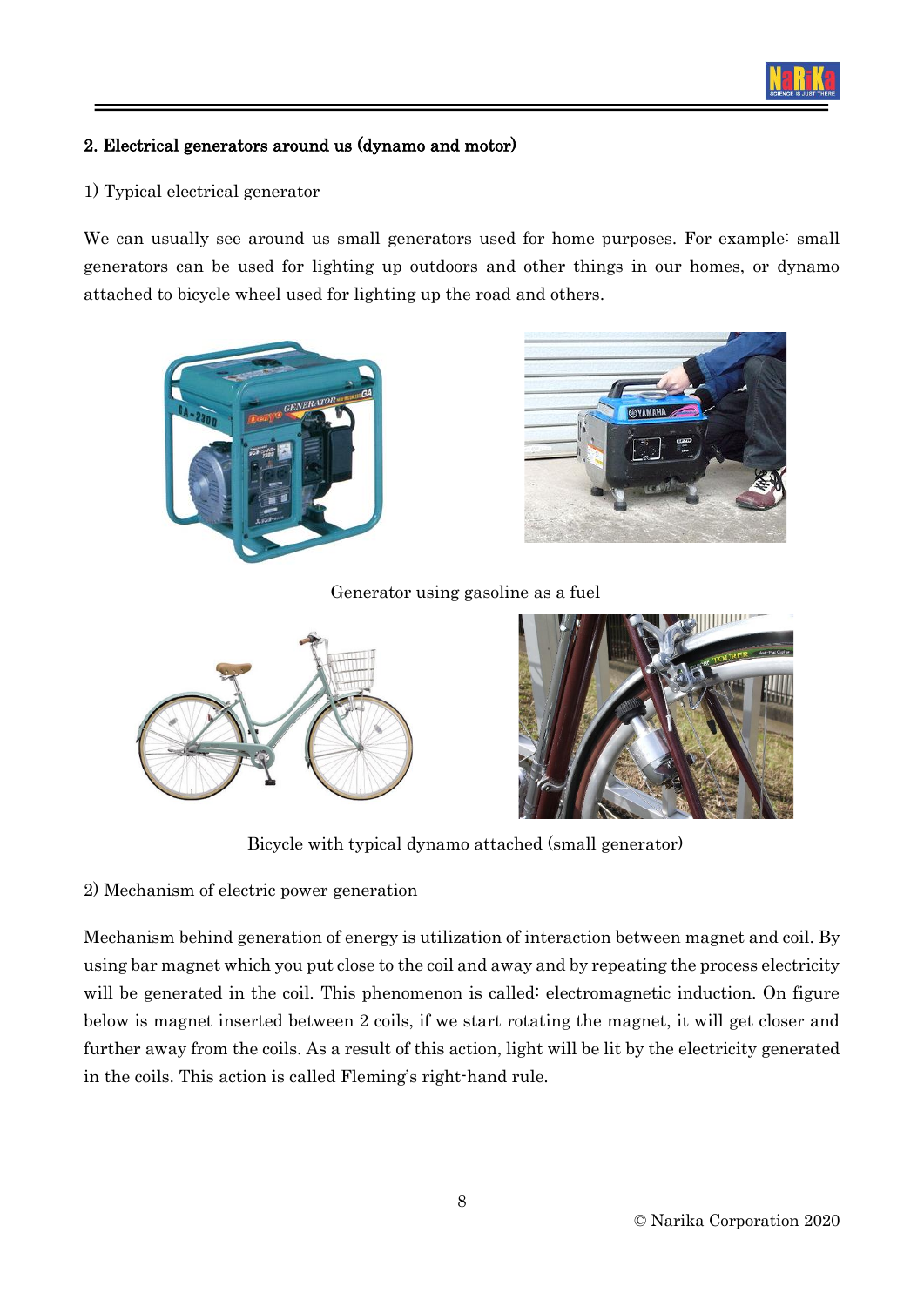



#### 3) Generator and motor

As shown on the figure, as Electricity goes through the motor, electric current starts to flow through the coil, the coil and magnet start to interact with each other and from the magnet to the coil force of constant direction starts to operate. As a result, coil starts to rotate and shaft too, therefore it will become functional as a motor. The interaction between coil and magnet is called Fleming's left-hand rule.



Internal structure of typical motor Rotation principle of motor

By comparing motor and generator, you will notice that the structure is very similar. Each of them is using Fleming's right-hand rule and Fleming's left-hand rule principles, as shown in the following figure, therefore motor has function of generator and generator has function of motor too. Many power plants are using the same principle as well to generate electricity.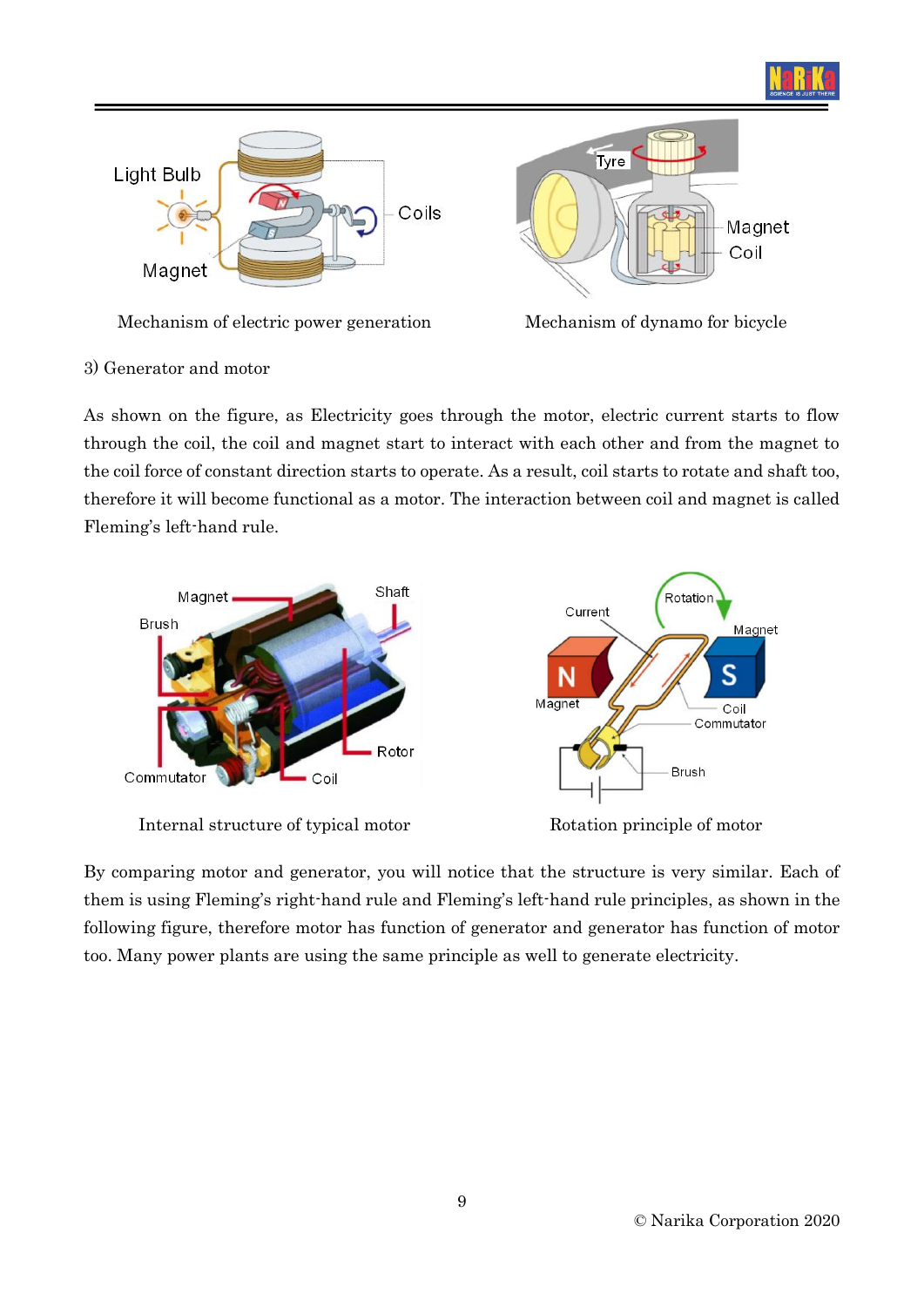



### 5. What is Genecon?

The name Genecon comes from hand generator, it is manual electricity power generator. It uses the same principle as dynamo on bicycle, by turning the handle electric energy is generated. By turning the handle direct current of around 3V (volts) can be generated. You can create electricity by yourself.



Genecon V3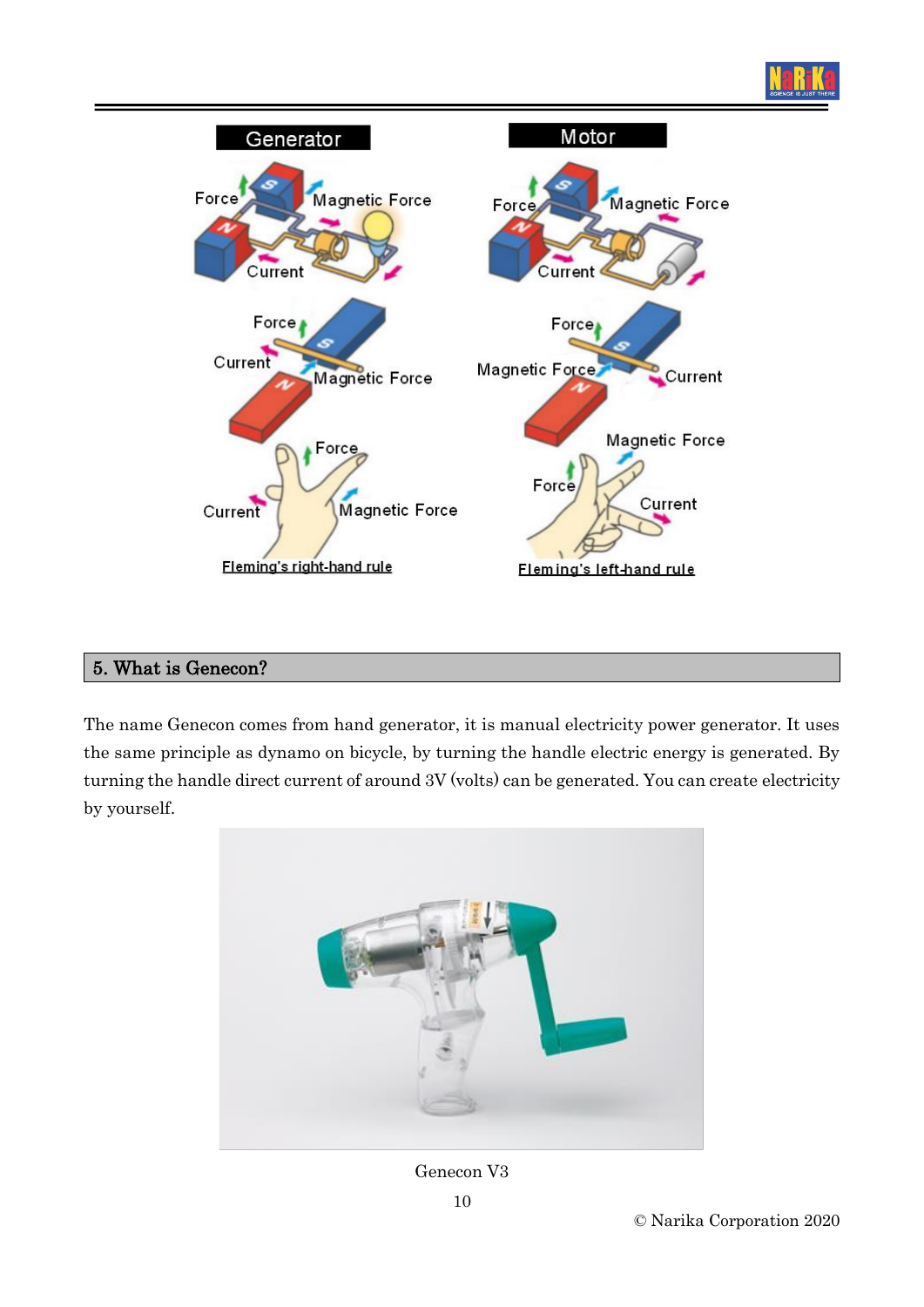

# 6. [Experiment] Let's light a bulb by Genecon V3



1.Attach light bulb adapter to Genecon V3



2. Turn the handle of Genecon V3



3. The light bulb will light up

#### 5. Summary (Questions)

#### 1. By observing thoroughly Genecon V3, what features do you think it has?

Purpose of this question is encouraging the students to observe Genecon V3 carefully to realize the following features.

1)There is a built-in motor inside the Genecon V3.

2)There are three gears installed inside the Genecon V3 that rotate the motor shaft at